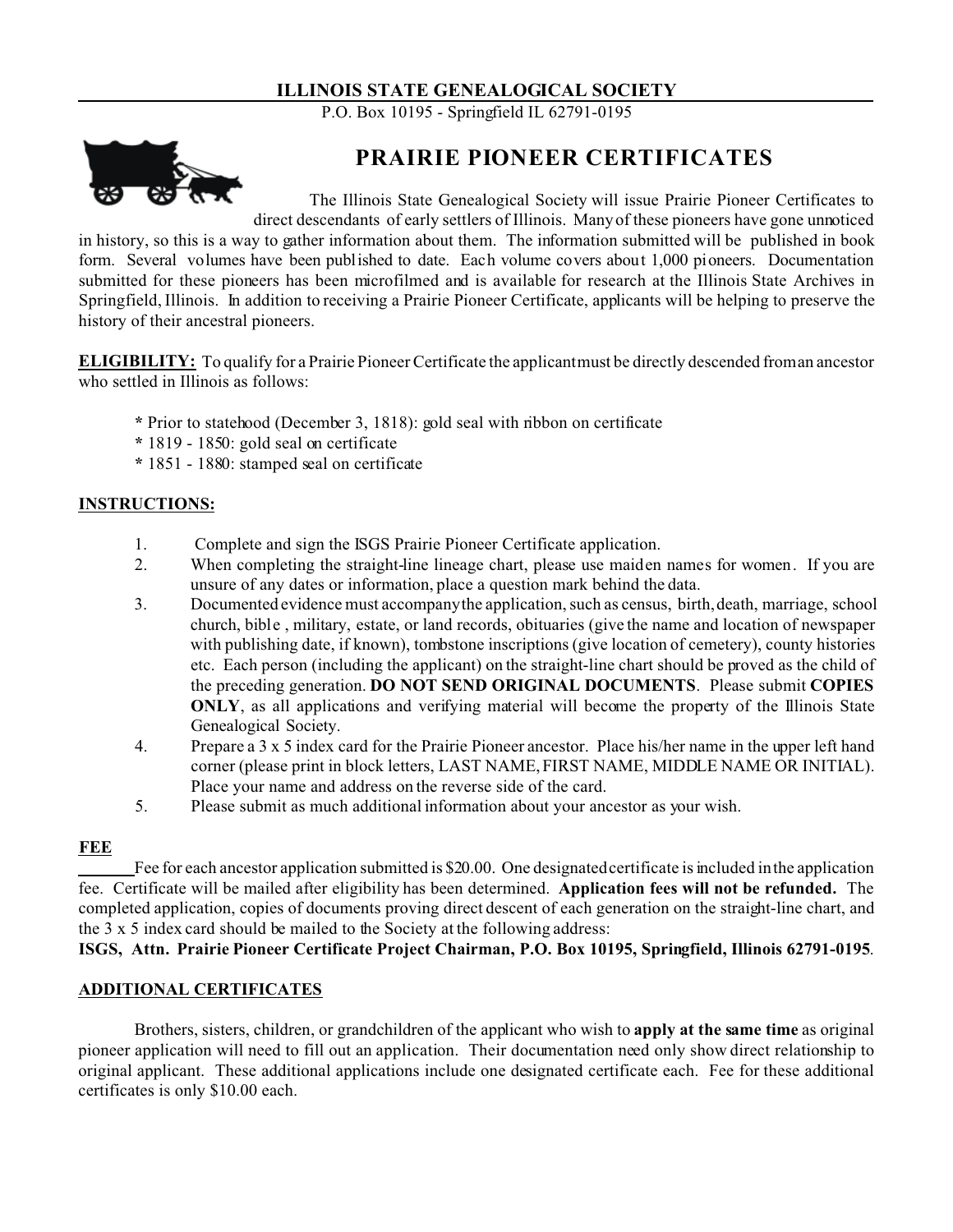## **DOCUMENTATION**

- 1. Please submit primary (\*) proof of your ancestor's residence in a particular county for a particular year. The date and county should be specified on the application.
- 2. Send proof of lineage **FOR EACH GENERATION** from pioneer ancestor to person whose name is to be on the certificate. This can be primary or secondary (\*) proof.
- 3. Fill out blanks on the application, especially children of pioneer section.
- 4. Make sure permission release is signed and dated.
- 5. Enclose checks in the proper amount to cover each individual ancestor application enclosed and for each additional certificate to be issued for other family members.
- 6. If applications for more than one pioneer are enclosed, please send duplicate proofs for each generation in line of descent for each ancestor submitted.
- 7. If applying for multiple certificates on the same pioneer ancestor, be certain that proof of lineage or relationship to the original applicant is documented for each individual family member desiring a certificate.
- 8. Highlight key information in your proofs.
- 9. If you wish notification that your application has been approved, please enclose a SASE.
- 10. **Applicant's name should be on the back of each document submitted.**

Thank you for your interest in the project. It will be a pleasure to process your application. If the above guidelines are followed, processing will move forward more quickly, and will help eliminate the need to return applications for additional documentation. I look forward to hearing from you again.

## Sincerely,

ISGS Prairie Pioneer Chairperson

**\* Primary Proof** is defined as a record or document created at the time of the event, or shortly thereafter, by eyewitnesses or persons directly related to the event. Records **not** meeting this criteria are secondary sources. Records that have been transcribed into printed matter or written form could contain errors and are therefore secondary sources. Examples of **acceptable photocopies** of documents submitted for earliest proven residency of IL Prairie Pioneer include, but are not limited to: *1850 - Scott County Census; 1842 - Christian County land grant from US Government; 1827 - Bond County deed for purchase of 80 acres of land; 1830 - Greene County - he signed permission for his son to get married; 1845 - Macoupin County - he appears on personal property tax list; 1810 - St . Clair County - on territorial census; 1864 - Cook County child's baptism record; 1825 - Fayette County enumerated on state census; 1848 - Washington County military muster roll; 1831 - White County marriage record; 1821 - St. Clair County appointed Justice of Peace, recorded in county board minutes; 1856 - Jersey County, obtained mortgage for land purchase.* Any of the aforementioned documents illustrates a document that places a pioneer in an Illinois county in the year indicated. All county histories and biographies contained therein are considered secondary sources.

Examples of document photocopies submitted to prove line of descent from the pioneer for **each generation** on the straight-line chart. Each person on the chart, **including the applicant**, must be proved as the child of the preceding generation. The applicant should be the last named person on the straight-line chart. Examples: *1868 - Christian County, will of pioneer names all his surviving children; 1915 - Fayette County, obituary lists all surviving children; 1889 - Shelby County, marriage license application lists names of father and mother's maiden name for both bride and groom; death certificate showing the names and birthplaces of parents; intestate record showing all heirs; birth certificate, listing name of father, maiden name of mother; 1850 and later census listing children in parent's home. Newspaper article identifying parents; county histories listing families.*

You may have records in your possession other than these listed that will identify the parent/child relationship of those on your straight-line chart. The best documents, of course, are vital records of birth, marriage and death.

If you have a concern about releasing a copy of any of these documents, you may write "**COPY FOR GENEALOGICAL PURPOSES ONLY**" in black ink across the face of the **photocopy** of your document. Please be careful not to obliterate any vital information.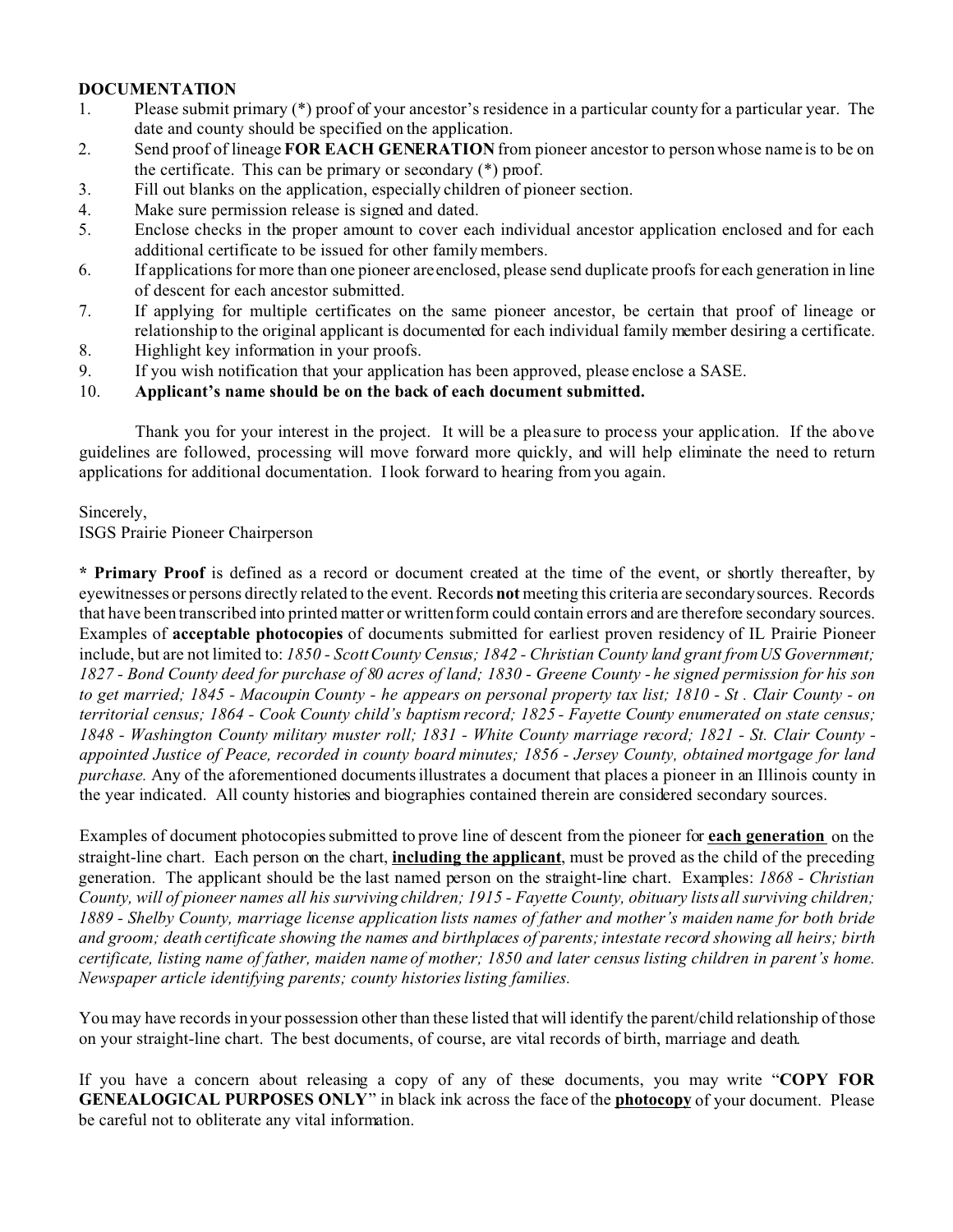#### **ILLINOIS STATE GENEALOGICAL SOCIETY PRAIRIE PIONEER APPLICATION**

# **PLEASE PRINT**

**NAME OF APPLICANT** (as it is to appear on the certificate)

| Name of               |            |                                                   |      |                                     | Date & Location |       |               |              |            |
|-----------------------|------------|---------------------------------------------------|------|-------------------------------------|-----------------|-------|---------------|--------------|------------|
|                       |            |                                                   |      |                                     | Pioneer Settled |       |               |              |            |
|                       |            |                                                   |      |                                     | In Illinois     |       | Year          | County       |            |
| Pioneer's             |            |                                                   |      | Place of                            |                 |       |               |              |            |
|                       |            |                                                   |      |                                     |                 |       |               |              |            |
|                       |            |                                                   |      | $\frac{\text{Birth:}}{\text{CITY}}$ |                 |       | <b>COUNTY</b> | <b>STATE</b> |            |
| Pioneer's             |            |                                                   |      | Place of                            |                 |       |               |              |            |
|                       |            |                                                   |      |                                     |                 |       |               |              |            |
|                       |            | DAY MONTH YEAR                                    |      |                                     | <b>CITY</b>     |       | <b>COUNTY</b> | <b>STATE</b> |            |
|                       |            |                                                   |      |                                     |                 |       |               |              |            |
|                       |            |                                                   |      |                                     | <b>CITY</b>     |       | COUNTY        | <b>STATE</b> |            |
| Pioneer's             |            |                                                   |      | Mother's                            |                 |       |               |              |            |
|                       |            |                                                   |      |                                     |                 |       |               |              |            |
|                       |            |                                                   |      |                                     |                 |       |               |              |            |
| Spouse's Date &       |            |                                                   |      |                                     |                 |       |               |              |            |
| Place of Birth: _____ |            |                                                   |      |                                     |                 |       |               |              |            |
|                       | <b>DAY</b> | MONTH                                             | YEAR |                                     | CITY            |       | <b>COUNTY</b> | <b>STATE</b> |            |
| Spouse's Date &       |            |                                                   |      |                                     |                 |       |               |              |            |
| Place of Death:       |            |                                                   |      |                                     |                 |       |               |              |            |
|                       | <b>DAY</b> | <b>MONTH</b>                                      | YEAR |                                     | <b>CITY</b>     |       | COUNTY        | <b>STATE</b> |            |
|                       |            |                                                   |      |                                     |                 |       |               |              |            |
|                       |            |                                                   |      |                                     |                 |       |               |              |            |
|                       |            | NAME OF CEMETERY                                  |      |                                     | <b>CITY</b>     |       | <b>COUNTY</b> | <b>STATE</b> |            |
| Date & Place          |            |                                                   |      |                                     |                 |       |               |              |            |
| of Marriage: _____    |            |                                                   |      |                                     |                 |       |               |              |            |
|                       | <b>DAY</b> | MONTH                                             | YEAR |                                     | <b>CITY</b>     |       | <b>COUNTY</b> | <b>STATE</b> |            |
| Children of Ancestor: |            |                                                   |      |                                     |                 |       |               |              |            |
| <b>NAME</b>           | YR BORN    | WHERE                                             |      | YR DIED                             |                 | WHERE | <b>SPOUSE</b> |              | YR MARRIED |
|                       |            |                                                   |      |                                     |                 |       |               |              |            |
|                       |            |                                                   |      |                                     |                 |       |               |              |            |
|                       |            |                                                   |      |                                     |                 |       |               |              |            |
|                       |            |                                                   |      |                                     |                 |       |               |              |            |
|                       |            |                                                   |      |                                     |                 |       |               |              |            |
|                       |            | Please list additional children on separate sheet |      |                                     |                 |       |               |              |            |

### **PERMISSION RE LEASE**

I hereby give permission to the Illinois State Genealogical Society to reproduce the material herein submitted for the Prairie Pioneer Certificate for their publication and micro filming projects.

| Day, Month, Year: | Signature |
|-------------------|-----------|
| Mailing Address:  |           |
| Email Address:    |           |